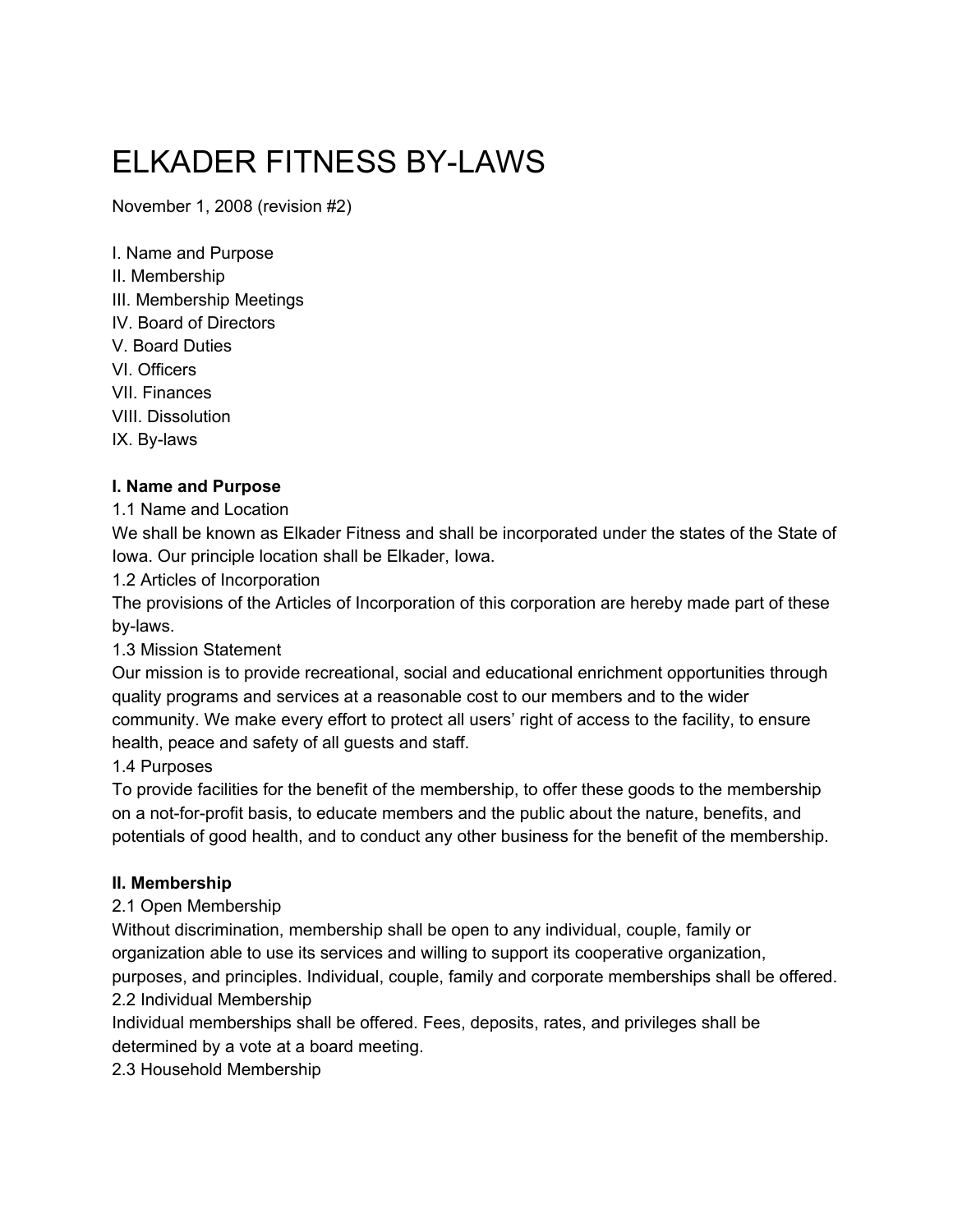Household memberships shall be offered for a group of people residing at the same street address. Fees, deposits, rates, and privileges shall be determined by a vote at a board meeting.

2.4 Corporate Membership

Corporate memberships shall be offered. Fees, deposits, rates, and privileges shall be determined by a vote at a board meeting.

2.5 Application for Membership

New members shall be required to complete a membership agreement, which shall include a Waiver and Release Form and a Liability Waiver.

2.6 Responsibilities of Members

Responsibilities of members include: supporting the fitness center by doing business with it, paying dues on time, updating membership information in co-op records, and abiding by policies and procedure properly adopted by the board.

2.7 Fees, etc.

Membership fees, membership deposits, and membership discount structure shall be proposed and approved by the Board

2.9 Termination of Membership

The Board may terminate the membership of any member for the following reasons: theft, vandalism, or failure to observe policies or procedure. No membership shall be terminated without reasonable attempt to notify the member. A member may appeal their termination at a membership meeting.

2.10 Cessation of Membership

Upon voluntary cessation of membership, membership fees shall not be returned.

#### **III. Membership Meetings**

3.1 General Membership Meetings

The Elkader Fitness shall hold a general membership meeting no less than once a year for the purposes of electing Board members, presenting reports on the state of the center, and making membership decisions. These meetings, shall be convened by the Board of Directors who shall also be responsible for forming the agenda of these meetings.

3.2 Notice

Public notice of the time and place of each general membership meeting shall be given no less than ten days and no more than twenty-five days before the meeting.

3.3 Elections

The election and voting process shall be conducted by a temporary committee of members who are not candidates for the Board. This committee shall be chosen by a majority vote of the Board of Directors, and shall conduct the election in a manner approved by the Board.

3.4 Quorum

Those members present at a membership meeting constitutes a quorum.

3.5 Voting

Each member who has satisfied the requirements of membership is entitled to one and only one vote on each question. An organization with a membership may send one delegate to represent the organization. Voting by proxy is not allowed. Decisions shall be made by a simple majority vote of those members present at the meeting.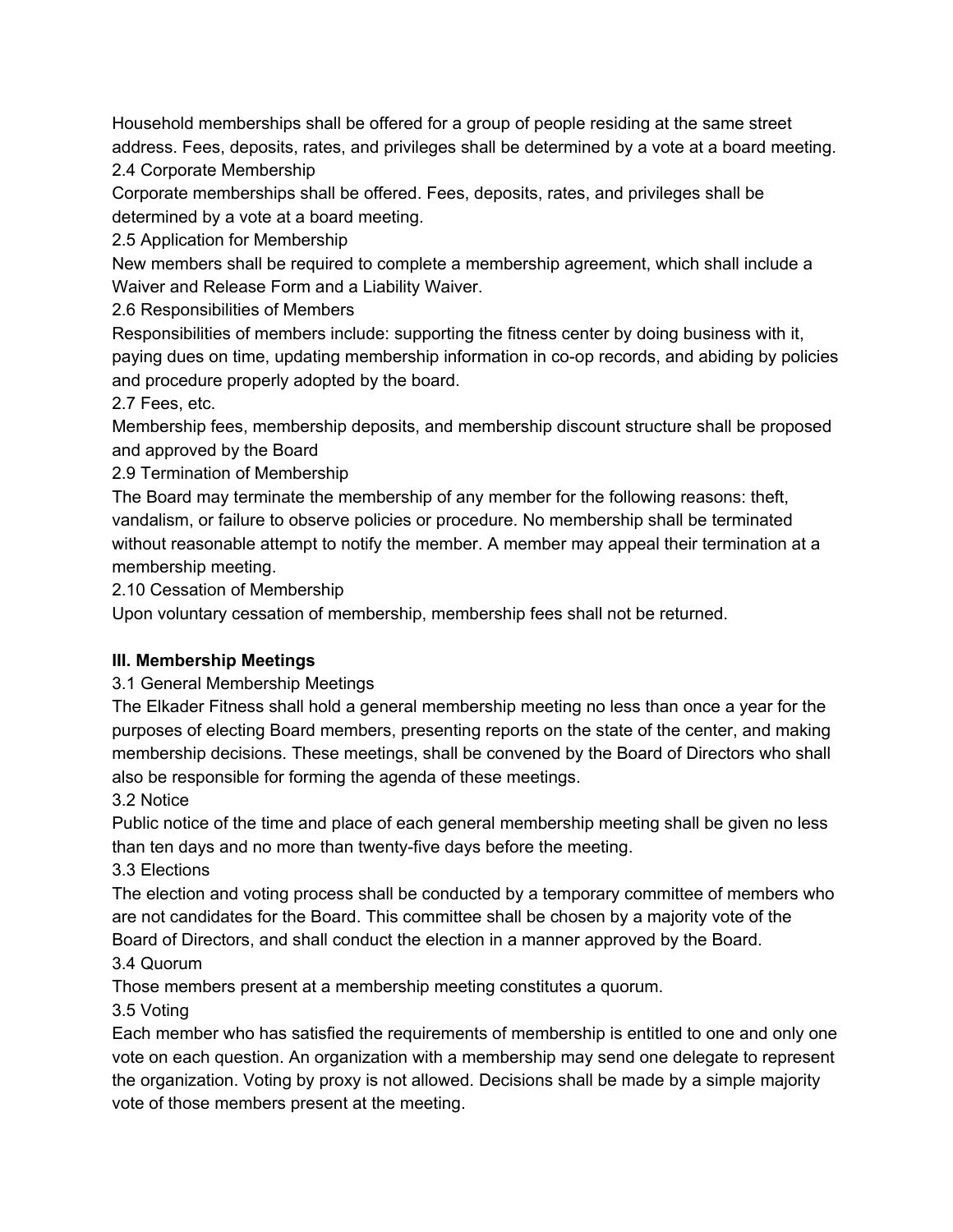3.6 Special Meetings

If a petition of twenty persons from the membership is presented to the Board, a time and place for a special meeting shall be posted within a week.

3.7 Parliamentary Authority

The board shall adopt a process by which meetings will be conducted. In the event of a dispute, Robert's Rules of Order shall be followed.

## **IV. Board of Directors**

4.1 Qualifications

Any person holding an individual, couple or family membership and is a member in good standing may be elected to the Board of Directors.

4.2 Number

There shall be a minimum of 5 and a maximum of 7 members on the Board of Directors.

4.3 Vacancies

If the number of board candidates does not exceed the number of positions available, the Board may appoint these members to the Board, unless a vacancy occurs within two months before a general membership meeting.

4.4 Terms

A board member's term is 1 years; elections shall be staggered so that no more than 2 terms expire each year.

#### 4.5 Removal

The Board may remove a director for cause or non-participation with a majority vote. The Board is responsible to air the grievance to the Board member and give the board member in question the opportunity to respond before a secret vote is held.

4.6 Quorum

A majority of Board members shall constitute a quorum, which must be present for any voting decisions to take place.

4.7 Voting

Decisions shall be made by an affirmative vote of majority of Board members present.

4.8 Compensation

Board members shall be considered volunteers and given the privileges of participating in the volunteer program. The Board of Directors shall serve without pay.

## **V. Board Duties**

5.1 Overall Responsibilities

The Board is responsible for the direction and management of Elkader Fitness.

5.2 Membership Meetings

The Board shall call, solicit agenda items, set the agenda for, and report to the membership at one or more membership meetings each year.

5.3 Budget

The Board shall create or have created and shall approve an annual or semi-annual budget and monitor its implementation.

5.4 Financial Reviews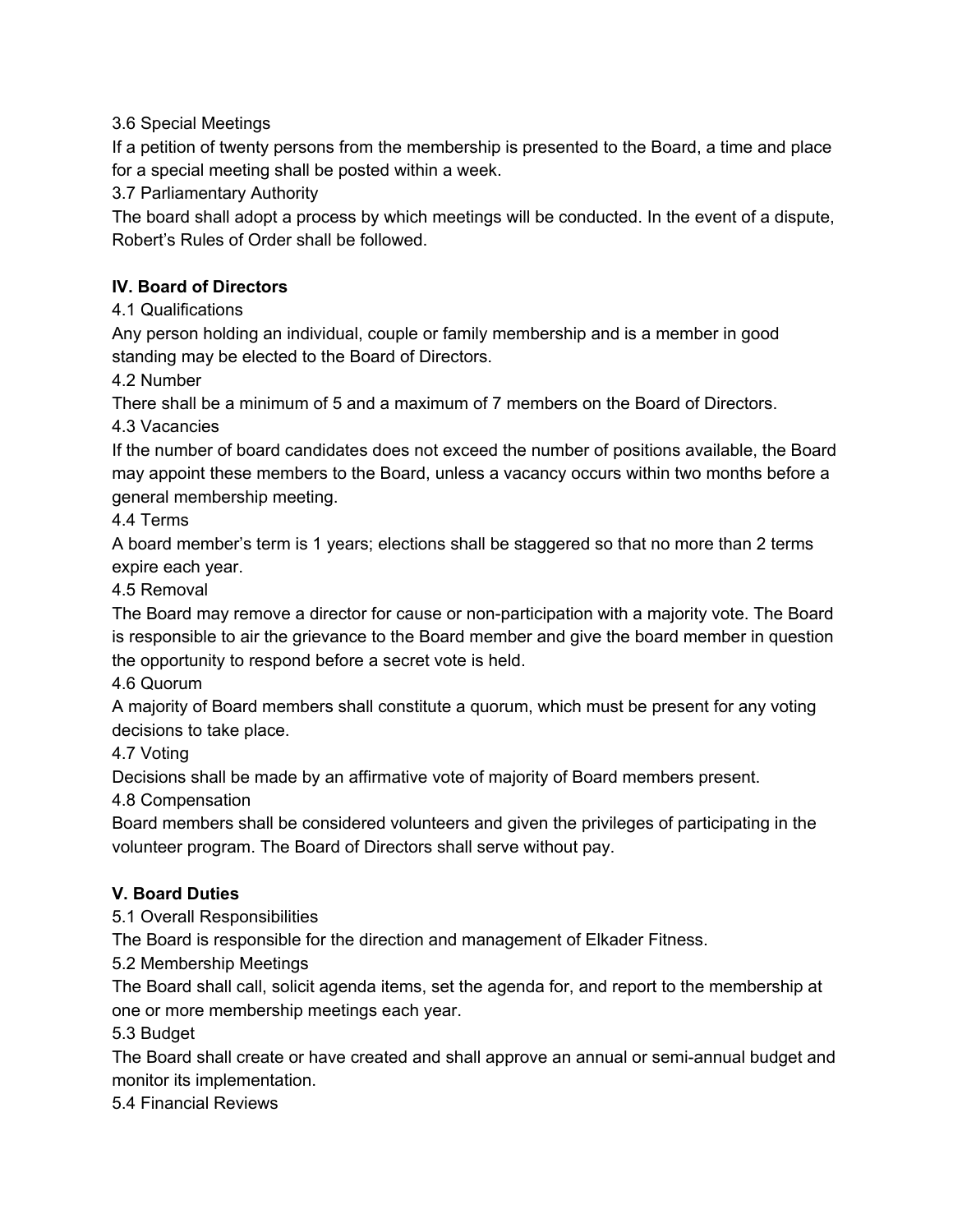The Board shall provide for a review of Elkader Fitness finances annually by a competent and disinterested auditor or accountant.

5.5 Long Range Plan

The Board shall approve, modify, and monitor the implementation of a long range plan. 5.6 Management

The Board shall be responsible for the employment, evaluation, compensation, and removal of all employees. The Board will also maintain a current written job description for the all employees.

5.7 Revision of By-laws and Policy Documents

The Board shall annually review and propose revisions (if deemed necessary) to the membership of these by-laws and other policy documents of Elkader Fitness

5.8 Committees

In order to fulfill its responsibilities, the Board may establish, appoint members, and delegate the authority of various committees. These committees may include Board members and non-Board members.

5.9 Executive Committee

The executive committee shall consist of the president/, vice-president, treasurer and secretary. This committee is granted the authority to make emergency decisions between Board meetings. 5.10 General Powers

The Board shall adopt such policies, rules, and regulations not inconsistent with these by-laws, the articles of incorporation, or law as it may deem advisable.

# **VI. Officers**

6.1 Officers

Officers shall be chosen by election of a majority of the Board.

6.2 President

The president is responsible for establishing meeting times and agendas. The president shall also be responsible for the orientation of new Board members.

6.3 Vice-president

The vice-president shall assume the responsibilities of the president in the event that the president is not able.

# 6.4 Secretary

The secretary is responsible for getting written minutes of Board and membership meetings taken and distributed.

6.5 Treasurer

The treasurer is responsible to meet with the bookkeeper concerning budgeting and financial reporting.

# **VII. Finances**

7.1 Capital Transfer and Retirement

7.2 Borrowing

The Board may approve borrowing.

7.3 Investment